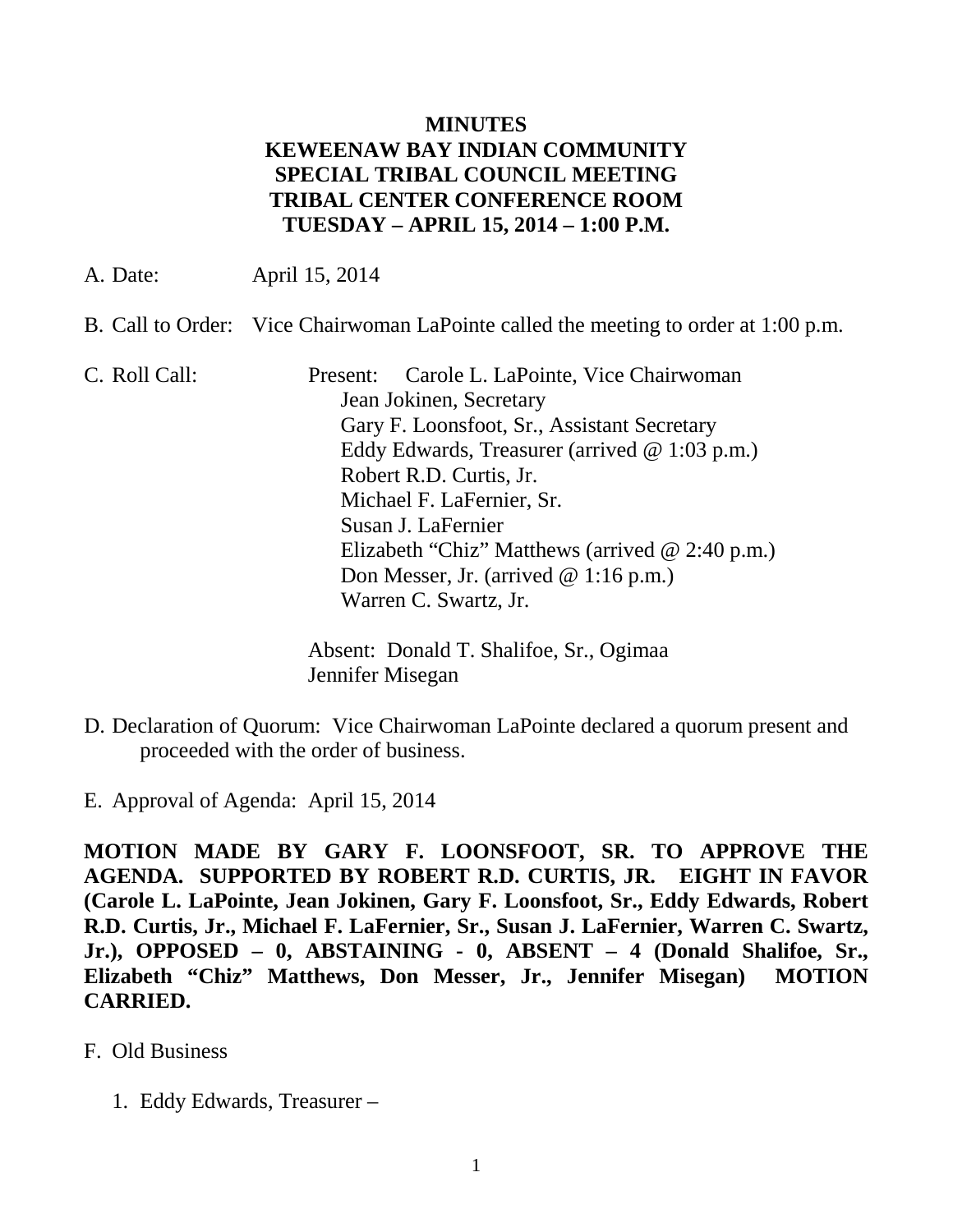a) M3 Insurance

## **Jean Jokinen left room at 1:30 p.m. came back at 1:51 p.m.**

b) Casino Task Force

**MOTION MADE BY ROBERT R.D. CURTIS, JR. TO ACCEPT THE LETTER OF COMMITMENT FOR MANAGEMENT SERVICES FROM GUNDLACH CHAMPION FOR THE LAKESIDE CASINO AND HOTEL COMPLEX THROUGHOUT THE REMAINDER OF THE DESIGN AND CONSTRUCTION PHASES AT A NEGOTIATED FEE TO BE DETERMINED ONCE THE SCOPE OF THE PROJECT IS DEFINED. SUPPORTED BY DON MESSER, JR. NINE IN FAVOR (Carole L. LaPointe, Jean Jokinen, Gary F. Loonsfoot, Sr., Eddy Edwards, Robert R.D. Curtis, Jr., Michael F. LaFernier, Sr., Elizabeth "Chiz" Matthews, Don Messer, Jr., Warren C. Swartz, Jr.), OPPOSED – 0, ABSTAINING – 1 (Susan J. LaFernier), ABSENT – 2 (Donald Shalifoe, Sr., Jennifer Misegan) MOTION CARRIED.**

## G. New Business

1. Donald T. Shalifoe, Sr., Ogimaa – Attorney Scott Moore Contract

**MOTION MADE BY ROBERT R.D. CURTIS, JR. TO TABLE UNTIL DONALD T. SHALIFOE, SR. GETS BACK. SUPPORTED BY DON MESSER, JR. TEN IN FAVOR (Carole L. LaPointe, Jean Jokinen, Gary F. Loonsfoot, Sr., Eddy Edwards, Robert R.D. Curtis, Jr., Michael F. LaFernier, Sr., Susan J. LaFernier, Elizabeth "Chiz" Matthews, Don Messer, Jr., Warren C. Swartz, Jr.), OPPOSED – 0, ABSTAINING - 0, ABSENT – 2 (Donald Shalifoe, Sr., Jennifer Misegan) MOTION CARRIED.**

## H. Adjournment:

**MOTION MADE BY WARREN C. SWARTZ, JR. TO ADJOURN AT 2:44 P.M. SUPPORTED BY ROBERT R.D. CURTIS, JR. TEN IN FAVOR (Carole L. LaPointe, Jean Jokinen, Gary F. Loonsfoot, Sr., Eddy Edwards, Robert R.D. Curtis, Jr., Michael F. LaFernier, Sr., Susan J. LaFernier, Elizabeth "Chiz" Matthews, Don Messer, Jr., Warren C. Swartz, Jr.), OPPOSED – 0, ABSTAINING - 0, ABSENT – 2 (Donald Shalifoe, Sr., Jennifer Misegan) MOTION CARRIED.**